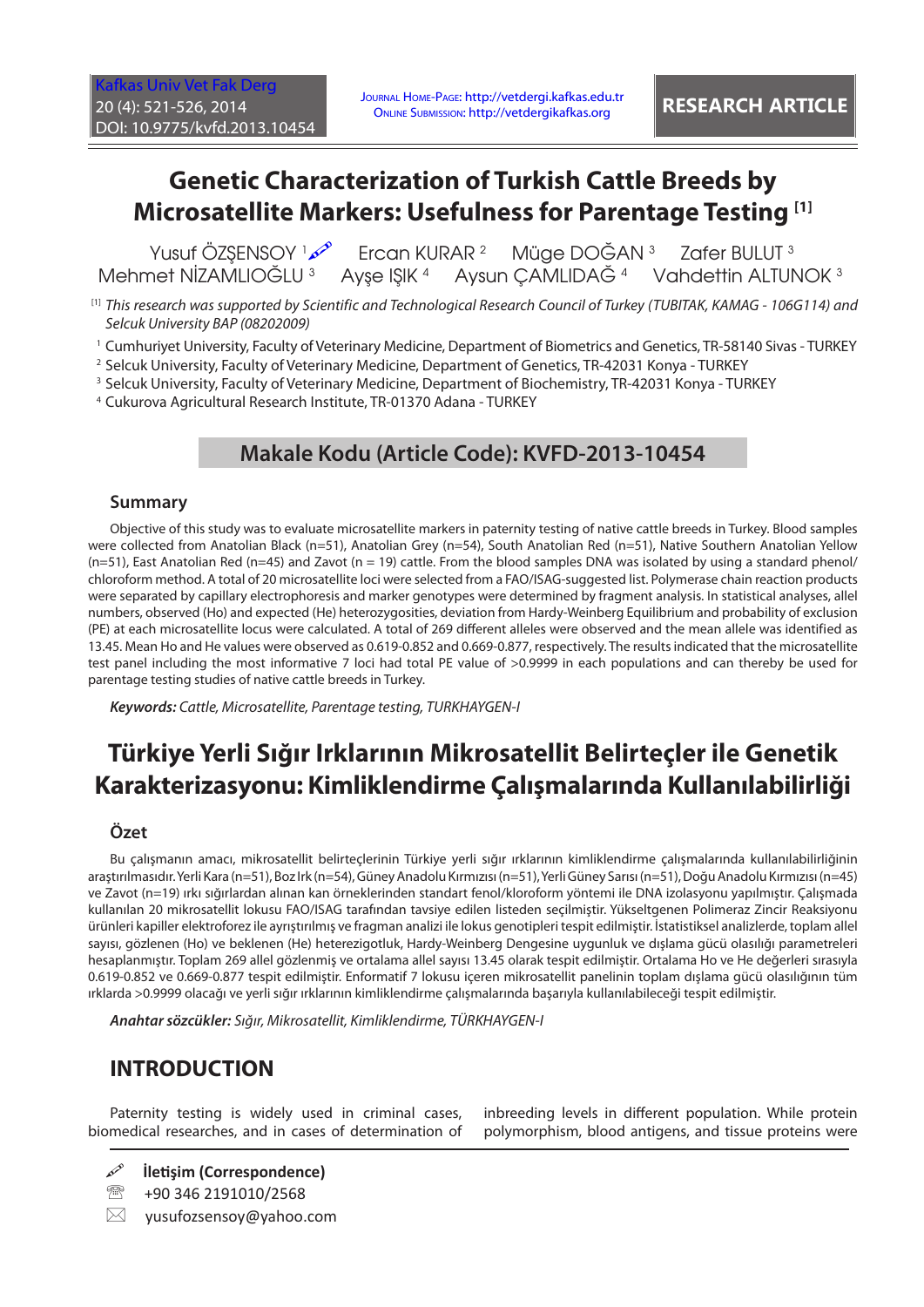previously used for this purpose, DNA-based different test panels (RFLP, AFLP, RAPD, mtDNA etc.) were developed and found to be more efficient. Comparing with other marker systems, microsatellites  $[1]$ , exist widely in the genome, have features of higher polymorphism and codominant inheritance  $[2]$ . Due to their high polymorphism and technical ease including suitability for PCR technology and capillary electrophoresis, microsatellites are widely preferred in the paternity testing efforts of various mammalian species <sup>[3]</sup>. Correct determination of genetic relationships among animal populations has critical importance for development of selection programs  $[3]$ , generation of pedigree structures  $[4]$ , estimation of heritability  $[5,6]$  $[5,6]$ , and breeding values  $[7]$ . Significantly higher rates of paternity misidentification were reported even in the countries where herd records are performed with great car[e \[3,5,8\].](#page-5-0)

Significant levels of incorrect paternity (2.90-15%) were reported in analyses made with marker systems [[5,9-11\]](#page-5-0). Moreover, misidentification rates were reported to be higher in females [\[9,11](#page-5-0)]. Paternity misidentification was determined to cause serious deviations (5-50%) in the estimation of genetic parameters and reduction of genetic gain in selection programs  $[12]$ . It was reported that more than 20% of paternity misidentification cases were caused by artificial insemination of more than one bull [\[3,11\]](#page-5-0) and it can be reduced to 8% by using a quality control system which results in an increase of  $1\%$  in genetic progress  $[11]$ . It is well known that herd improvement can be performed to have extra profits by accurate estimation of parent identification  $[9]$ . In addition, even though the possibility of paternity identification for the estimation of breeding value is desired, there is still need for more cost-effective tests in commercial mean [\[7\].](#page-5-0)

Modern dairy and beef industry focus on using a number of highly productive cattle breeds. On the other hand, local breeds are often accepted as uneconimal and certain biotechnologycal applications can not be used because of costliness. There is an increasing demand for paternity testing in breeding programs of native animal breeds. Due to population properties, special paternity testing panels are needed for some native cattle breeds in which certain loci can be uninformative. Also, an informative test panel including the lowest possible number of the most informative loci can offer economical and pratical paternity testing possibilities. Objective of this study was the evaluation of microsatellite markers in paternity testing in native cattle breeds in Turkey as part of a national project titled "In vitro Conservation and Preliminary Molecular Identification of Some Turkish Domestic Animal Genetic Resources-1 (TURKHAYGEN-I)".

## **MATERIAL and METHODS**

A total of 271 blood samples were collected from South Anatolian Red (SAR,  $n = 51$ ), Native Southern Anatolian

Yellow (SAY, n = 51), Anatolian Black (AB, n = 51), Anatolian Grey (AG,  $n = 54$ ), East Anatolian Red (EAR,  $n = 45$ ) and Zavot (ZAV, n = 19) cattle. Genomic DNA samples were extracted by using a standard organic phenol/chloroform method [\[13\].](#page-5-0) A total of 20 microsatelllite loci *[\(Table 1](#page-2-0))* were selected from a list [\[14\]](#page-5-0) suggested by FAO MoDAD and International Society of Animal Genetics (ISAG).

Microsatellite genotyping procedures were described elsewhere [\[15\].](#page-5-0) Briefly each multiplex PCR was performed in 15 µl reaction volume including 1x Mg<sup>++</sup> free PCR buffer (Fermentas), 0.125 mM dNTPs (Fermentas), 1.5 mM MgCl<sup>++</sup>, 0.375 U of *Tag* polymerase (Fermentas), 2 - 17 pMol each primer and ~100 ng of genomic DNA.

A touchdown-PCR profile <sup>[16]</sup> was used with two steps. The first step was initial denaturation at 95°C for 4 min, followed by 16 cycles of denaturation at 94°C for 30 sec, annealing beginning at 60°C and ending at 52°C for 30 sec and extension at 72°C for 30 sec. The annealing temperature was decreased 0.5°C per cycle until it reached 52°C. At the second step, 25 cycles of 94°C for 30 sec, 52°C for 30 sec and 72°C for 30 sec was applied. The final extension of 72°C for 10 min was applied in all reactions. The resulting PCR products were denaturated in Hi-Diformamide including S-400 DNA size standart and loaded onto a Beckman Coulter CEQ-8000 Genetic Analysis System for capillary electrophoresis. Genotypes were determined by fragment analysis using CEQ-8000 FragTest program. General population parameters including allele number (Na), expected (He) and observed (Ho) heterozigosities, deviation from Hardy-Weinberg Equilibrium (HWE) and probability of exclusion for each locus (PE-1=Both parents known and PE-2=Only one parent known) were calculated using GenAlEx6<sup>[\[17\]](#page-5-0)</sup> package program.

## **RESULTS**

In this study, 20 microsatellite loci were separated by capillary electrophoresis and allele genotypes in each marker locus were determined by fragment analysis. Three different multiplex pool systems were formed including 7 (CSSM66, ETH03, HEL9, CSRM60, INRA023, SPS115, ILSTS006), 7 (INRA005, HAUT27, TGLA122, TGLA126, TGLA227, BM1824, HEL13) and 6 (BM2113, TGLA53, ETH225, ETH10, ETH185, BM1818) loci.

Observed allele numbers (Na), expected (He) and observed (Ho) heterozygoties deviations from Hardy-Weinberg Equilibrium (HWE) were summarized in *[Table](#page-3-0)  2* and *[3](#page-3-0)*. In this study, a total of 269 different alleles were detected. The mean allele number was 13.45. The maximum and minimum numbers of total alleles were observed in TGLA122 (26 alleles) and INRA005 (7 alleles), respectively. The highest average observed (Ho) and expected (He) heterozygosity values were determined as 0.619-0.852 and 0.669-0.877, respectively. HWE's were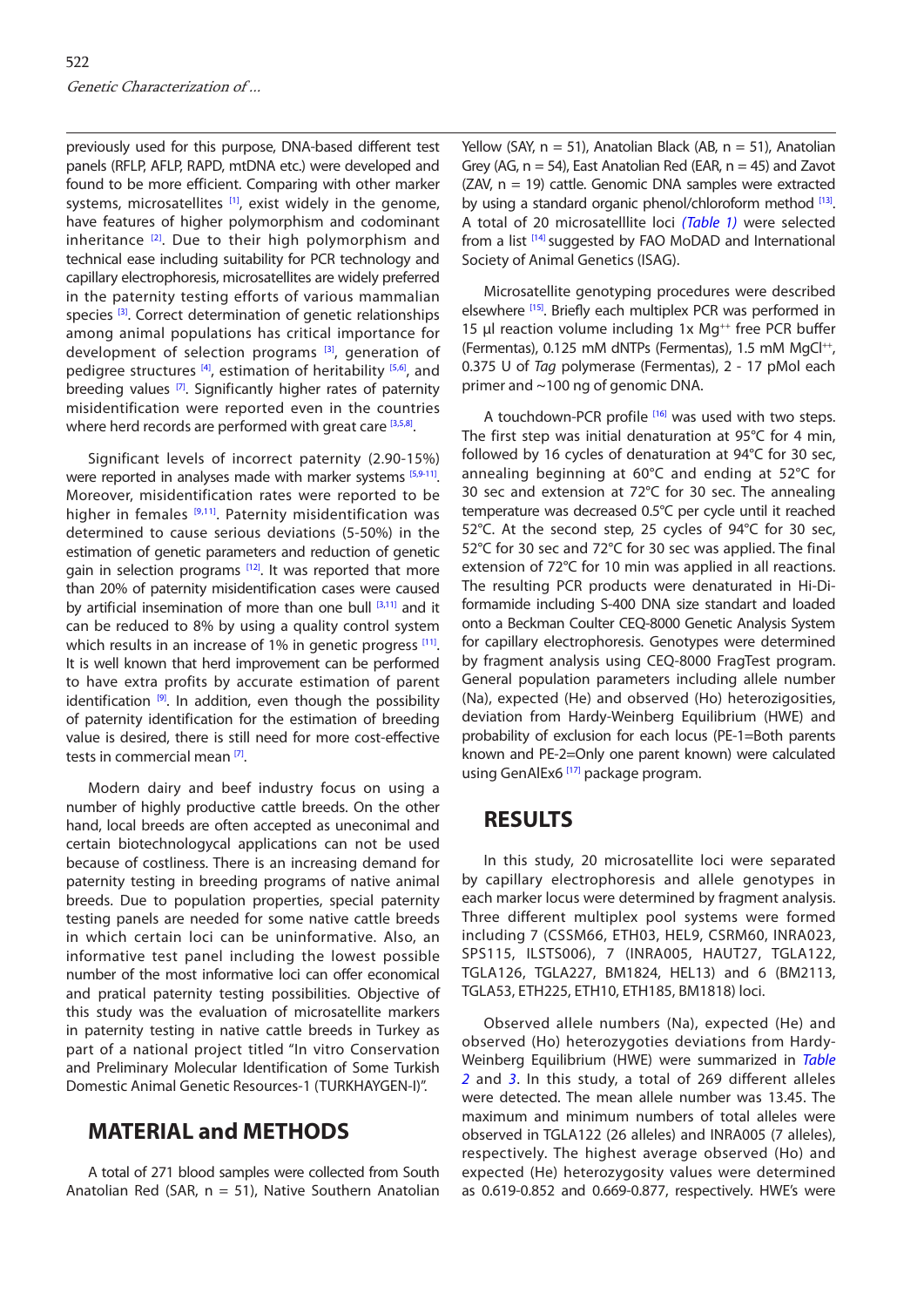#### ÖZŞENSOY, KURAR, DOĞAN, BULUT NİZAMLIOĞLU, IŞIK, ÇAMLIDAĞ, ALTUNOK

<span id="page-2-0"></span>

| Table 1. Microsatellite loci used in the study<br>Tablo 1. Kullanılan mikrosatellit markör listesi |                   |                   |                                  |               |  |  |  |  |
|----------------------------------------------------------------------------------------------------|-------------------|-------------------|----------------------------------|---------------|--|--|--|--|
| <b>No</b>                                                                                          | <b>Locus</b>      | <b>Chromosome</b> | <b>Primer</b>                    | <b>Allele</b> |  |  |  |  |
| $\mathbf{1}$                                                                                       |                   |                   | <b>GAGCAAGGTGTTTTTCCAATC</b>     |               |  |  |  |  |
|                                                                                                    | <b>BM1824</b>     | $\mathbf{1}$      | CATTCTCCAACTGCTTCCTTG            | 170-218       |  |  |  |  |
|                                                                                                    |                   |                   | <b>GCTGCCTTCTACCAAATACCC</b>     |               |  |  |  |  |
| $\overline{2}$                                                                                     | <b>BM2113</b>     | $\overline{2}$    | CTTAGACAACAGGGGTTTGG             | 116-146       |  |  |  |  |
|                                                                                                    |                   | 3                 | GAGTAGAGCTACAAGATAAACTTC         |               |  |  |  |  |
| 3                                                                                                  | <b>INRA023</b>    |                   | TAACTACAGGGTGTTAGATGAACTCA       | 193-235       |  |  |  |  |
| $\overline{4}$                                                                                     | ETH <sub>10</sub> | 5                 | <b>GTTCAGGACTGGCCCTGCTAACA</b>   | 198-234       |  |  |  |  |
|                                                                                                    |                   |                   | <b>CCTCCAGCCCACTTTCTCTTCTC</b>   |               |  |  |  |  |
| 5                                                                                                  | ILSTS006          |                   | <b>TGTCTGTATTTCTGCTGTGG</b>      | 277-309       |  |  |  |  |
|                                                                                                    |                   | $\overline{7}$    | ACACGGAAGCGATCTAAACG             |               |  |  |  |  |
| 6                                                                                                  | HEL9              | 8                 | CCCATTCAGTCTTCAGAGGT             | 141-173       |  |  |  |  |
|                                                                                                    |                   |                   | CACATCCATGTTCTCACCAC             |               |  |  |  |  |
| $\overline{7}$                                                                                     | <b>ETH225</b>     | 9                 | <b>GATCACCTTGCCACTATTTCCT</b>    | 135-165       |  |  |  |  |
|                                                                                                    |                   |                   | ACATGACAGCCAGCTGCTACT            |               |  |  |  |  |
| 8                                                                                                  | CSRM60            |                   | AAGATGTGATCCAAGAGAGAGGCA         | 79-115        |  |  |  |  |
|                                                                                                    |                   | 10                | AGGACCAGATCGTGAAAGGCATAG         |               |  |  |  |  |
| 9                                                                                                  | HEL13             | 11                | TAAGGACTTGAGATAAGGAG             | 178-200       |  |  |  |  |
|                                                                                                    |                   |                   | <b>CCATCTACCTCCATCTTAAC</b>      |               |  |  |  |  |
| 10                                                                                                 | <b>INRA005</b>    | 12                | CAATCTGCATGAAGTATAAATAT          | 135-149       |  |  |  |  |
|                                                                                                    |                   |                   | CTTCAGGCATACCCTACACC             |               |  |  |  |  |
| 11                                                                                                 | CSSM66            | 14                | ACACAAATCCTTTCTGCCAGCTGA         | 171-209       |  |  |  |  |
|                                                                                                    |                   |                   | AATTTAATGCACTGAGGAGCTTGG         |               |  |  |  |  |
| 12                                                                                                 | SPS115            | 15                | AAAGTGACACAACAGCTTCTCCAG         | 235-265       |  |  |  |  |
|                                                                                                    |                   |                   | AACGAGTGTCCTAGTTTGGCTGTG         |               |  |  |  |  |
| 13                                                                                                 | TGLA53            | 16                | <b>GCTTTCAGAAATAGTTTGCATTCA</b>  | 143-191       |  |  |  |  |
|                                                                                                    |                   |                   | ATCTTCACATGATATTACAGCAGA         |               |  |  |  |  |
| 14                                                                                                 | <b>ETH185</b>     | 17                | TGCATGGACAGAGCAGCCTGGC           | 214-246       |  |  |  |  |
|                                                                                                    |                   |                   | GCACCCCAACGAAAGCTCCCAG           |               |  |  |  |  |
| 15                                                                                                 | <b>TGLA227</b>    | $18\,$            | CGAATTCCAAATCTGTTAATTTGCT        | 64-115        |  |  |  |  |
|                                                                                                    |                   |                   | ACAGACAGAAACTCAATGAAAGCA         |               |  |  |  |  |
| 16                                                                                                 | ETH03             | 19                | <b>GAACCTGCCTCTCCTGCATTGG</b>    | 90-135        |  |  |  |  |
|                                                                                                    |                   |                   | ACTCTGCCTGTGGCCAAGTAGG           |               |  |  |  |  |
| 17                                                                                                 | <b>TGLA126</b>    | 20                | CTAATTTAGAATGAGAGAGGCTTCT        | 104-131       |  |  |  |  |
|                                                                                                    |                   |                   | <b>TTGGTCTCTATTCTCTGAATATTCC</b> |               |  |  |  |  |
| 18                                                                                                 | <b>TGLA122</b>    | 21                | <b>CCCTCCTCCAGGTAAATCAGC</b>     | 134-193       |  |  |  |  |
|                                                                                                    |                   |                   | AATCACATGGCAAATAAGTACATAC        |               |  |  |  |  |
| 19                                                                                                 | <b>BM1818</b>     | 23                | AGCTGGGAATATAACCAAAGG            | 248-278       |  |  |  |  |
|                                                                                                    |                   |                   | <b>AGTGCTTTCAAGGTCCATGC</b>      |               |  |  |  |  |
| 20                                                                                                 | HAUT27            | 26                | <b>TTTTATGTTCATTTTTTTGACTGG</b>  | 120-158       |  |  |  |  |
|                                                                                                    |                   |                   | AACTGCTGAAATCTCCATCTTA           |               |  |  |  |  |

found to be insignificant mostly in ZAV (17 loci) and at least in AG (10 loci). Some loci were significantly deviated from HWE.

Power of exclusion values were calculated in the presence of one parent (PE-2) and two parents (PE-1) *[\(Table](#page-4-0)*  *4)*. PE-2 values varied between 0.328 (INRA005, TGLA126 and BM1824) and 0.806 (TGLA122). The lowest PE-1 value (0.504) was observed in SAY and ZAV populations in INRA005, TGLA126 and BM1824, the highest PE-1 value (0.893) was determined in SAR and AB populations for TGLA122 locus. The highest and the lowest average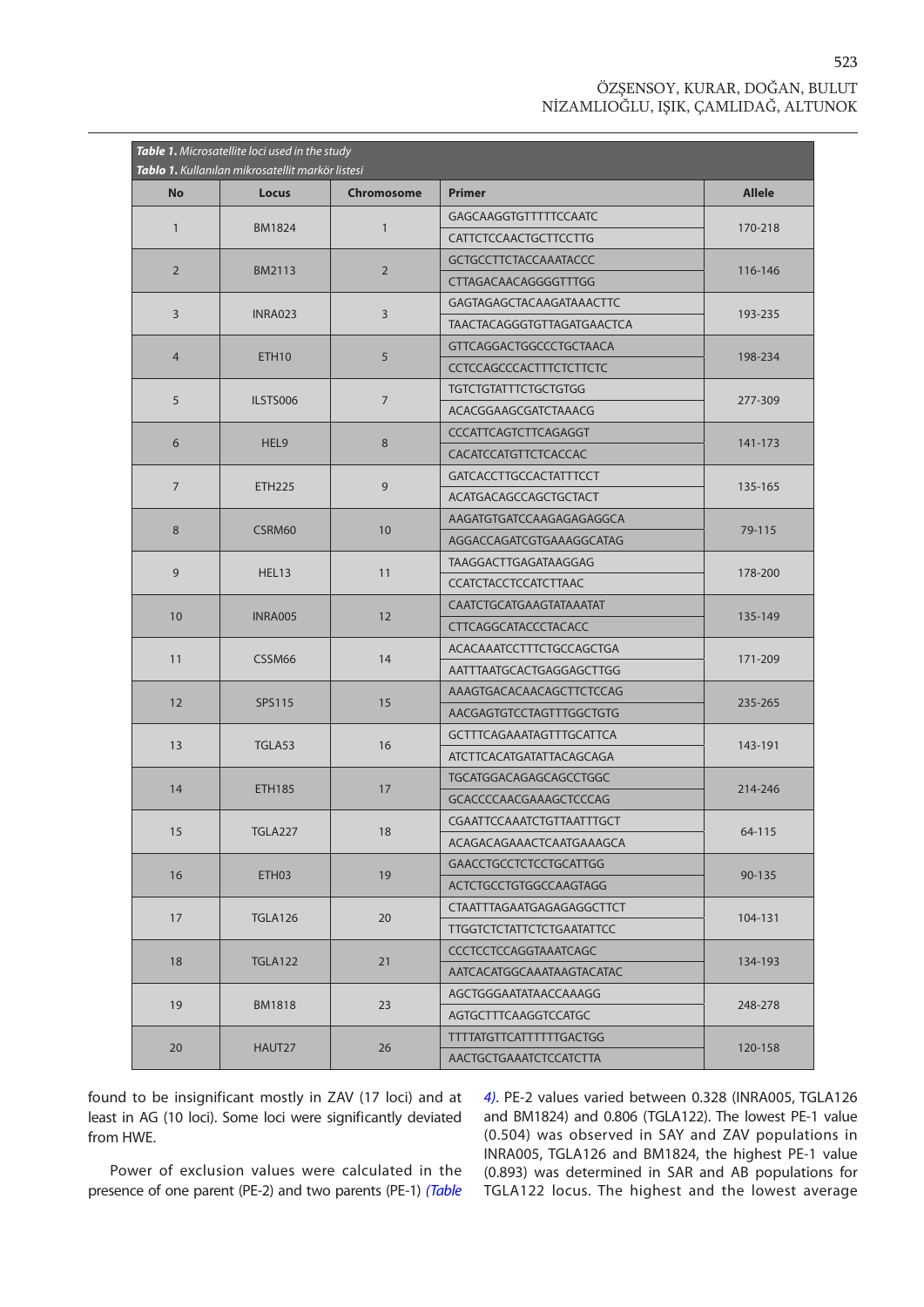<span id="page-3-0"></span>

| Table 2. The number of alleles<br>Tablo 2. Populasyonlarda gözlenen allel sayıları |            |                |                |                |                |                |             |                |  |
|------------------------------------------------------------------------------------|------------|----------------|----------------|----------------|----------------|----------------|-------------|----------------|--|
| Locus                                                                              |            |                |                |                |                |                |             |                |  |
|                                                                                    | <b>SAR</b> | <b>AB</b>      | AG             | <b>SAY</b>     | <b>EAR</b>     | ZAV            | <b>Mean</b> | <b>Total</b>   |  |
| CSSM66                                                                             | 13         | 13             | 12             | 13             | 13             | 9              | 12.17       | 14             |  |
| CSRM60                                                                             | 10         | 13             | 11             | 12             | $\overline{7}$ | 6              | 9.83        | 15             |  |
| ETH <sub>03</sub>                                                                  | 10         | 11             | 10             | 11             | 10             | 11             | 10.50       | 14             |  |
| <b>INRA023</b>                                                                     | 13         | 10             | 10             | 11             | 10             | 9              | 10.50       | 14             |  |
| HEL9                                                                               | 11         | 12             | 12             | 14             | 11             | 10             | 11.67       | 16             |  |
| ILSTS006                                                                           | 11         | 11             | 10             | 9              | 8              | 5              | 9.00        | 13             |  |
| <b>SPS115</b>                                                                      | 9          | 10             | 8              | $\overline{9}$ | 8              | 6              | 8.33        | 10             |  |
| <b>ETH185</b>                                                                      | 12         | 12             | 12             | 13             | 10             | 9              | 11.33       | 17             |  |
| <b>BM1818</b>                                                                      | 8          | 10             | 10             | 11             | 8              | $\overline{7}$ | 9.00        | 13             |  |
| <b>ETH225</b>                                                                      | 13         | 11             | 8              | 9              | 10             | 10             | 10.17       | 13             |  |
| <b>ETH10</b>                                                                       | 8          | 8              | 8              | 9              | $\overline{7}$ | 5              | 7.50        | 9              |  |
| TGLA53                                                                             | 18         | 14             | 18             | 19             | 11             | 13             | 15.50       | 23             |  |
| <b>BM2113</b>                                                                      | 10         | 9              | 9              | 12             | 8              | 9              | 9.50        | 13             |  |
| INRA005                                                                            | 5          | 6              | 6              | $\overline{4}$ | 6              | $\overline{4}$ | 5.17        | $\overline{7}$ |  |
| HAUT27                                                                             | 8          | 9              | 9              | $\,8\,$        | 9              | $\overline{7}$ | 8.33        | 10             |  |
| <b>TGLA122</b>                                                                     | 19         | 19             | 15             | 17             | 16             | 12             | 16.33       | 26             |  |
| <b>TGLA126</b>                                                                     | 6          | 8              | 8              | $\overline{9}$ | 8              | $\overline{4}$ | 7.17        | 9              |  |
| <b>TGLA227</b>                                                                     | 12         | 12             | 13             | 13             | 11             | 11             | 12.00       | 16             |  |
| <b>BM1824</b>                                                                      | 6          | $\overline{7}$ | 5              | 5              | 5              | $\overline{4}$ | 5.33        | 8              |  |
| HEL13                                                                              | 8          | $\overline{7}$ | $\overline{7}$ | 8              | 6              | 5              | 6.83        | 9              |  |
| <b>Mean</b>                                                                        | 10.50      | 10.60          | 10.05          | 10.80          | 9.10           | 7.80           | 9.81        | 13.45          |  |

*Table 3. Observed (Ho) and expected (He) heterozygosity and Hardy-Weinberg Equilibrium (HWE)*

| Tablo 3. Gözlenen (Ho) ve beklenen (He) heterozigotluk ile Hardy-Weinberg Dengesi (HWE) |       |             |            |        |                  |            |                  |        |  |  |
|-----------------------------------------------------------------------------------------|-------|-------------|------------|--------|------------------|------------|------------------|--------|--|--|
| Locus                                                                                   |       | <b>Mean</b> | <b>HWE</b> |        |                  |            |                  |        |  |  |
|                                                                                         | Ho    | He          | <b>SAR</b> | AB     | AG               | <b>SAY</b> | <b>EAR</b>       | ZAV    |  |  |
| CSSM66                                                                                  | 0.822 | 0.856       | ns         | ns     | $***$            | ns         | ns               | ns     |  |  |
| CSRM60                                                                                  | 0.761 | 0.762       | ns         | ns     | $***$            | ns         | ns               | ns     |  |  |
| ETH <sub>3</sub>                                                                        | 0.762 | 0.804       | ns         | ns     | ns               | ns         | ns               | ns     |  |  |
| <b>INRA023</b>                                                                          | 0.779 | 0.808       | ns         | ns     | ns               | ns         | $***$            | ns     |  |  |
| HEL9                                                                                    | 0.793 | 0.834       | ns         | ns     | ns               | $\ast$     | ns               | ns     |  |  |
| ILSTS006                                                                                | 0.673 | 0.755       | $\ast$     | ns     | ns               | $***$      | ns               | ns     |  |  |
| <b>SPS115</b>                                                                           | 0.661 | 0.768       | $***$      | $\ast$ | $***$            | $\ast$     | ns               | $***$  |  |  |
| <b>ETH185</b>                                                                           | 0.797 | 0.788       | ns         | ns     | $***$            | $\ast$     | $***$            | $***$  |  |  |
| <b>BM1818</b>                                                                           | 0.767 | 0.771       | ns         | ns     | $***$            | ns         | $***$            | ns     |  |  |
| <b>ETH225</b>                                                                           | 0.742 | 0.814       | ***        | ***    | $***$            | ns         | $***$            | ns     |  |  |
| ETH <sub>10</sub>                                                                       | 0.644 | 0.669       | ***        | ns     | ns               | $\ast$     | ns               | ns     |  |  |
| TGLA53                                                                                  | 0.801 | 0.877       | $***$      | $***$  | $***$            | $**$       | ns               | ns     |  |  |
| <b>BMS2113</b>                                                                          | 0.806 | 0.840       | $\ast$     | ns     | $***$            | ns         | ns               | ns     |  |  |
| <b>INRA005</b>                                                                          | 0.671 | 0.685       | ns         | ns     | ns               | ns         | ns               | ns     |  |  |
| HAUT27                                                                                  | 0.619 | 0.734       | ns         | $\ast$ | $***$            | $***$      | $***$            | $\ast$ |  |  |
| <b>TGLA122</b>                                                                          | 0.794 | 0.842       | ns         | $***$  | ns               | ns         | $\divideontimes$ | ns     |  |  |
| <b>TGLA126</b>                                                                          | 0.750 | 0.759       | ns         | ns     | ns               | ns         | ns               | ns     |  |  |
| <b>TGLA227</b>                                                                          | 0.852 | 0.859       | ns         | ns     | $\divideontimes$ | $**$       | ns               | ns     |  |  |
| <b>BM1824</b>                                                                           | 0.719 | 0.711       | ns         | ns     | ns               | ns         | ns               | ns     |  |  |
| HEL13                                                                                   | 0.728 | 0.788       | ns         | ns     | ns               | ns         | ns               | ns     |  |  |

Ho: Observed, He: Expected Heterozygosity, HWE: Hardy-Weinberg Equilibrium, ns = non significant, \* P<0.05, \*\* P<0.01, \*\*\* P<0.001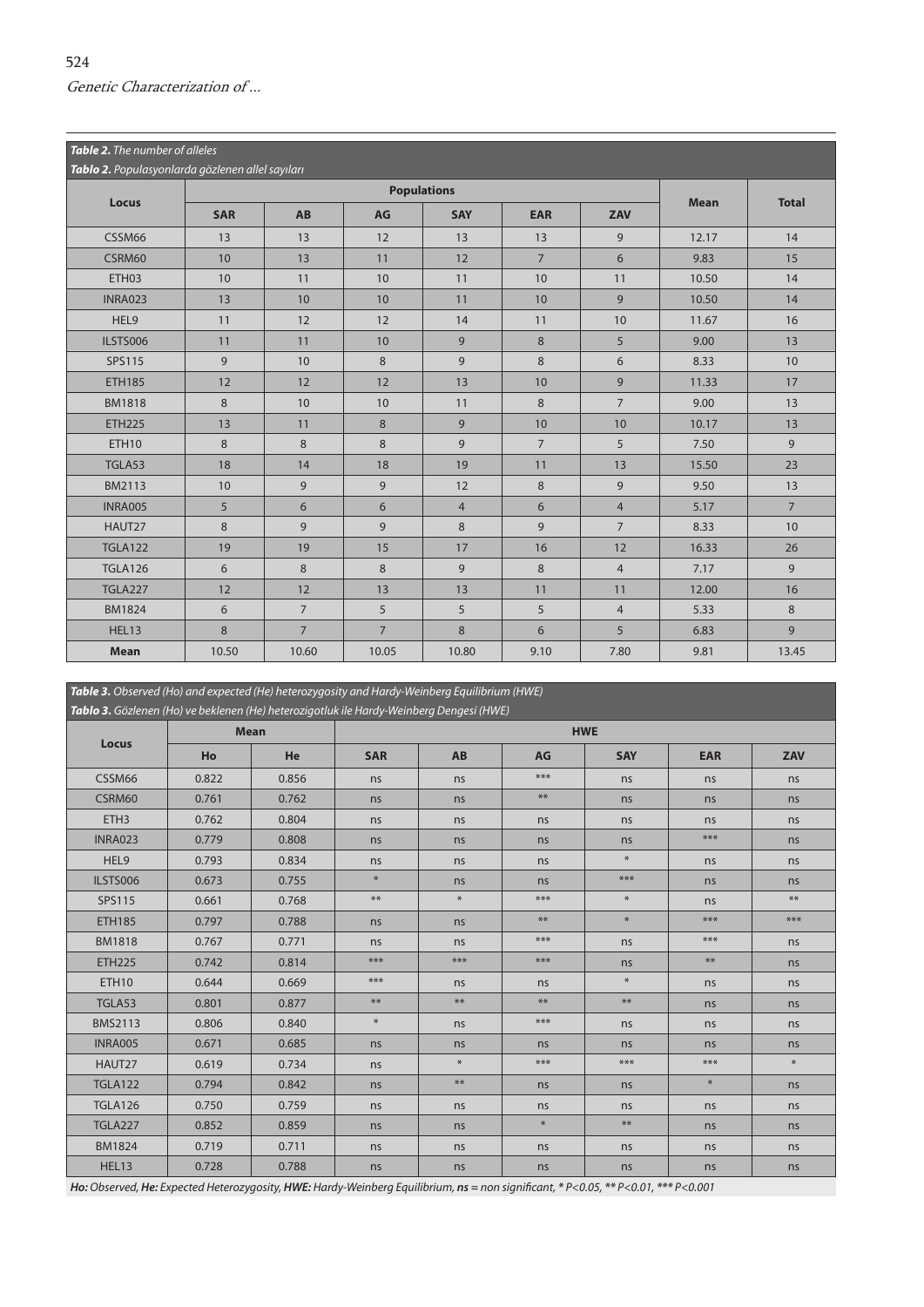#### ÖZŞENSOY, KURAR, DOĞAN, BULUT NİZAMLIOĞLU, IŞIK, ÇAMLIDAĞ, ALTUNOK

<span id="page-4-0"></span>

| Table 4. Probability of Exclusion for each locus (PE-1=both parents known and PE-2= only one parent known) |             |             |           |             |             |             |                    |             |             |             |         |             |  |  |  |
|------------------------------------------------------------------------------------------------------------|-------------|-------------|-----------|-------------|-------------|-------------|--------------------|-------------|-------------|-------------|---------|-------------|--|--|--|
| Tablo 4. Dışlama Gücünün 1 (DG-1) ve 2 (DG-2) ebeveyn varlığında değerleri                                 |             |             |           |             |             |             |                    |             |             |             |         |             |  |  |  |
|                                                                                                            |             |             |           |             |             |             | <b>Populations</b> |             |             |             |         |             |  |  |  |
| Locus                                                                                                      | <b>SAR</b>  |             | <b>AB</b> |             | AG          |             | <b>SAY</b>         |             | <b>EAR</b>  |             | ZAV     |             |  |  |  |
|                                                                                                            | <b>PE-2</b> | <b>PE-1</b> | $PE-2$    | <b>PE-1</b> | <b>PE-2</b> | <b>PE-1</b> | <b>PE-2</b>        | <b>PE-1</b> | <b>PE-2</b> | <b>PE-1</b> | $PE-2$  | <b>PE-1</b> |  |  |  |
| CSSM66                                                                                                     | 0.726       | 0.842       | 0.726     | 0.842       | 0.707       | 0.829       | 0.726              | 0.842       | 0.726       | 0.842       | 0.626   | 0.772       |  |  |  |
| CSRM60                                                                                                     | 0.657       | 0.795       | 0.726     | 0.842       | 0.684       | 0.813       | 0.707              | 0.829       | 0.542       | 0.707       | 0.486   | 0.660       |  |  |  |
| ETH03                                                                                                      | 0.657       | 0.795       | 0.684     | 0.813       | 0.657       | 0.795       | 0.684              | 0.813       | 0.657       | 0.795       | 0.684   | 0.813       |  |  |  |
| <b>INRA023</b>                                                                                             | 0.726       | 0.842       | 0.657     | 0.795       | 0.657       | 0.795       | 0.684              | 0.813       | 0.657       | 0.795       | 0.626   | 0.772       |  |  |  |
| HEL9                                                                                                       | 0.684       | 0.813       | 0.707     | 0.829       | 0.707       | 0.829       | 0.744              | 0.854       | 0.684       | 0.813       | 0.657   | 0.795       |  |  |  |
| ILSTS006                                                                                                   | 0.684       | 0.813       | 0.684     | 0.813       | 0.657       | 0.795       | 0.626              | 0.772       | 0.588       | 0.743       | 0.416   | 0.595       |  |  |  |
| SPS115                                                                                                     | 0.626       | 0.772       | 0.657     | 0.795       | 0.588       | 0.743       | 0.626              | 0.772       | 0.588       | 0.743       | 0.486   | 0.660       |  |  |  |
| <b>ETH185</b>                                                                                              | 0.707       | 0.829       | 0.707     | 0.829       | 0.707       | 0.829       | 0.726              | 0.842       | 0.657       | 0.795       | 0.626   | 0.772       |  |  |  |
| <b>BM1818</b>                                                                                              | 0.588       | 0.743       | 0.657     | 0.795       | 0.657       | 0.795       | 0.684              | 0.813       | 0.588       | 0.743       | 0.542   | 0.707       |  |  |  |
| <b>ETH225</b>                                                                                              | 0.726       | 0.842       | 0.684     | 0.813       | 0.588       | 0.743       | 0.626              | 0.772       | 0.657       | 0.795       | 0.657   | 0.795       |  |  |  |
| <b>ETH10</b>                                                                                               | 0.588       | 0.743       | 0.588     | 0.743       | 0.588       | 0.743       | 0.626              | 0.772       | 0.542       | 0.707       | 0.416   | 0.595       |  |  |  |
| TGLA53                                                                                                     | 0.796       | 0.887       | 0.744     | 0.854       | 0.796       | 0.887       | 0.806              | 0.893       | 0.684       | 0.813       | 0.726   | 0.842       |  |  |  |
| BM2113                                                                                                     | 0.657       | 0.795       | 0.626     | 0.772       | 0.626       | 0.772       | 0.707              | 0.829       | 0.588       | 0.743       | 0.626   | 0.772       |  |  |  |
| <b>INRA005</b>                                                                                             | 0.416       | 0.595       | 0.486     | 0.660       | 0.486       | 0.660       | 0.328              | 0.504       | 0.486       | 0.660       | 0.328   | 0.504       |  |  |  |
| HAUT27                                                                                                     | 0.588       | 0.743       | 0.626     | 0.772       | 0.626       | 0.772       | 0.588              | 0.743       | 0.626       | 0.772       | 0.542   | 0.707       |  |  |  |
| <b>TGLA122</b>                                                                                             | 0.806       | 0.893       | 0.806     | 0.893       | 0.759       | 0.864       | 0.785              | 0.880       | 0.773       | 0.872       | 0.707   | 0.829       |  |  |  |
| <b>TGLA126</b>                                                                                             | 0.486       | 0.660       | 0.588     | 0.743       | 0.588       | 0.743       | 0.626              | 0.772       | 0.588       | 0.743       | 0.328   | 0.504       |  |  |  |
| <b>TGLA227</b>                                                                                             | 0.707       | 0.829       | 0.707     | 0.829       | 0.726       | 0.842       | 0.726              | 0.842       | 0.684       | 0.813       | 0.684   | 0.813       |  |  |  |
| <b>BM1824</b>                                                                                              | 0.486       | 0.660       | 0.542     | 0.707       | 0.416       | 0.595       | 0.416              | 0.595       | 0.416       | 0.595       | 0.328   | 0.504       |  |  |  |
| HEL13                                                                                                      | 0.588       | 0.743       | 0.542     | 0.707       | 0.542       | 0.707       | 0.588              | 0.743       | 0.486       | 0.660       | 0.416   | 0.595       |  |  |  |
| <b>Mean</b>                                                                                                | 0.645       | 0.782       | 0.657     | 0.792       | 0.638       | 0.778       | 0.651              | 0.785       | 0.611       | 0.758       | 0.545   | 0.700       |  |  |  |
| <b>Total</b>                                                                                               | >0.9999     |             | >0.9999   |             | >0.9999     |             | >0.9999            |             | >0.9999     |             | >0.9999 |             |  |  |  |

PE-2 and PE-1 values were determined in ZAV and AB populations. Total PE-2 and PE-1 values were calculated as >0.999 for all populations using the most polymorphic 7  $(CSSM66 + CSRM60 + FTH03 + INRA023 + HFI9 + IISTS006$ + SPS115) and 5 (CSSM66 + CSRM60 + ETH03 + INRA023 + HEL9) loci, respectively.

### **DISCUSSION**

Of 20 microsatellites used in this study, 12 loci were reported as the most commonly used for cattle parentage testing [\[18\]](#page-5-0) and all loci were highly polymorphic. Observed high polymorphisms suggest that these loci are appropriate to be used in population genetic studies. Obtained average allele number (13.45) was found to be similar with the other studies of Turkish native cattle breeds [\[19-21\].](#page-5-0) The highest allele number at TGLA122 was also observed in previous studie[s \[21-24\].](#page-5-0)

Informativeness of a locus depends on the allele number. For this purpose, the parameters including heterozygosity (Ho) and probability of exclusion values were widely used and estimated by distribution of allele frequencies in populations. The Ho and He values of native cattle breeds in Turkey were determined to be higher than that reported for other breeds from different continents [\[19,24-26\].](#page-5-0) The reason for the higher Na, Ho and He is thought to be the number of samples used, the close localization of these populations to the domestication region and high level of genetic diversity [\[15,19,20,27\].](#page-5-0)

Probability of exclusion (PE) is a mathematical definition of probability of excluding a random individual from the population as a potential parent. The PE is accepted as the most important criteria for genetic markers used in parentage testing studies  $[28]$ . In the present study, adequate PE values (>0.999) were observed for all cattle populations using 20 markers.

Different population genetic parameters and the misidentification rate were investigated by using 9 different microsatellite markers for Gry cows located in Brazil  $[29]$ . By using the same 7  $[29]$  and 11 markers  $[3]$  in this study, PE values have been found to be 0.188-0.629<sup>[29]</sup> and 0.175-0.552<sup>[3]</sup> for Gry and Yugoslav Pied cattle, respectively. The total PE values were 0.979<sup>[\[29](#page-5-0)]</sup> and 0.996<sup>[3]</sup>. The total PE values were estimated for Holstein-Friesian, Brown Swiss